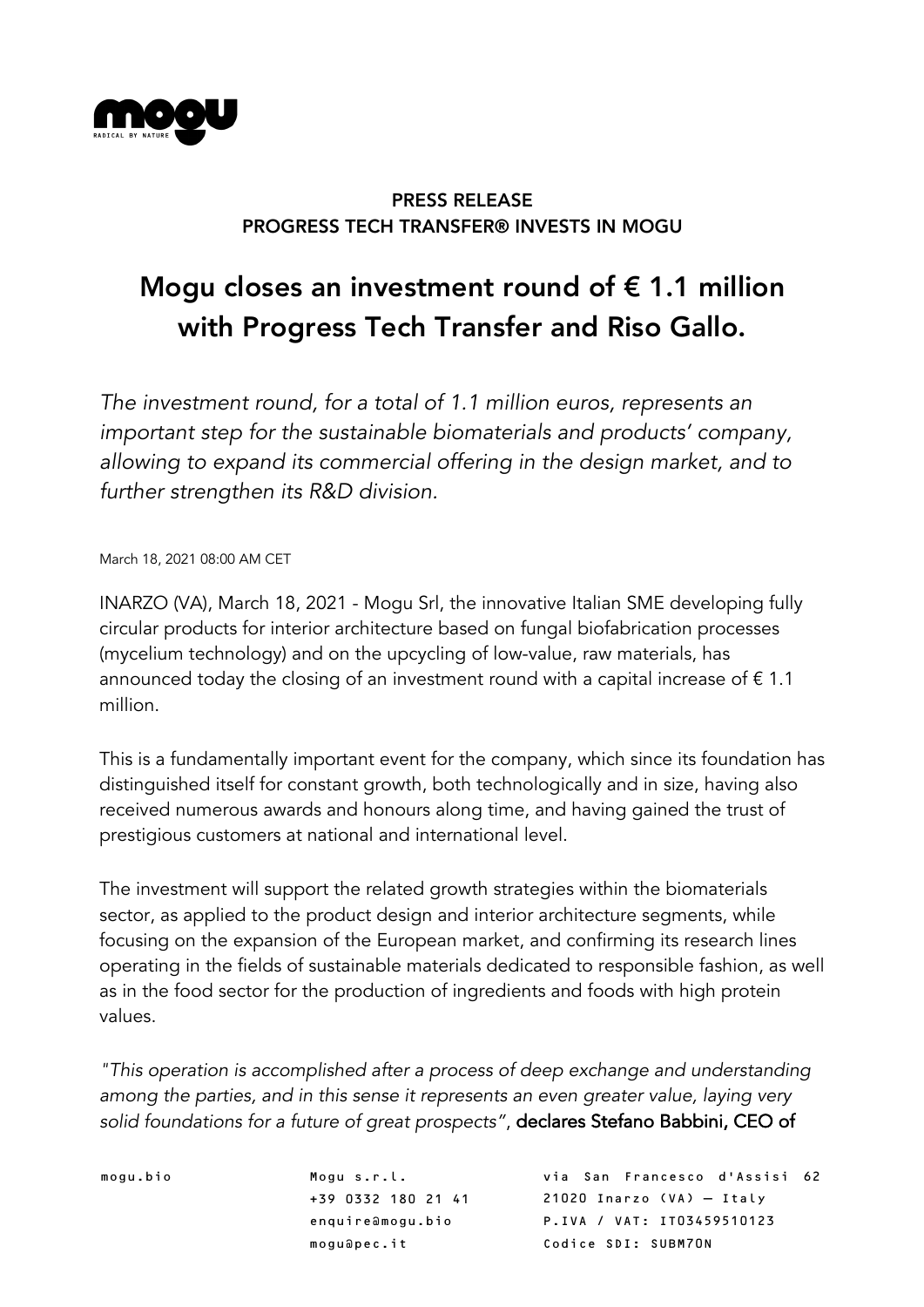

Mogu Srl, who continues *" This emerges even more clearly when considering the profiles who participated in the investment round, who are perfectly in line with Mogu's vision and its overall technological and industrial ambitions".*

The investment round was driven by Progress Tech Transfer's investment fund as lead investor, with its strategic advisor MITO Technology, and assisted by the *Grimaldi* law firm. MOGU was assisted by the *Andreotti* law firm. Riso Gallo Spa, a leading company in the rice sector, also participated in the capital increase, thanks to its interest to explore new opportunities for further valorising its supply chain.

Stefano Babbini adds that *"the operation is part of a moment characterised by intense and promising developments, as well as by a constant increase in demand for MOGU in the sector of innovative and sustainable materials, as also supported by the push promoted by European policies, including the new Green Deal."*

According to Francesco De Michelis, CEO of MITO Technology, *"the technologies developed by MOGU fully embrace the mission of Progress Tech Transfer, as they valorise residual organic materials from other industrial processes and value chains by transforming them into feasible products with high added value. By combining technological innovation and design, MOGU has developed composite materials that are pleasant to the touch, flexible, light, impact-resistant, to be utilised in green architecture, in the design sector, as well as in numerous other applications, as studied and researched by the team."*

*"For Riso Gallo, sustainability starts in the agricultural fields and further extends throughout production, without neglecting the sustainable management of organic residues deriving from production itself*", explains Emanuele Preve, Managing Director of Riso Gallo, who adds: *"In MOGU we have found an important partner, who is able to give new life to otherwise unusable materials by combining innovation and design".*

Marco Ficarra, President of Moffu Labs and Mogu Board Member, states that *"the entry of new important partners is a recognition of MOGU's value, a company of which we are proud to have been the first external investors to grasp the potential already in the seed phase, which is the our focus stage ".*

 $-$  end  $-$ 

mogu.bio Mogu s.r.l.

+39 0332 180 21 41 enquire@mogu.bio mogu@pec.it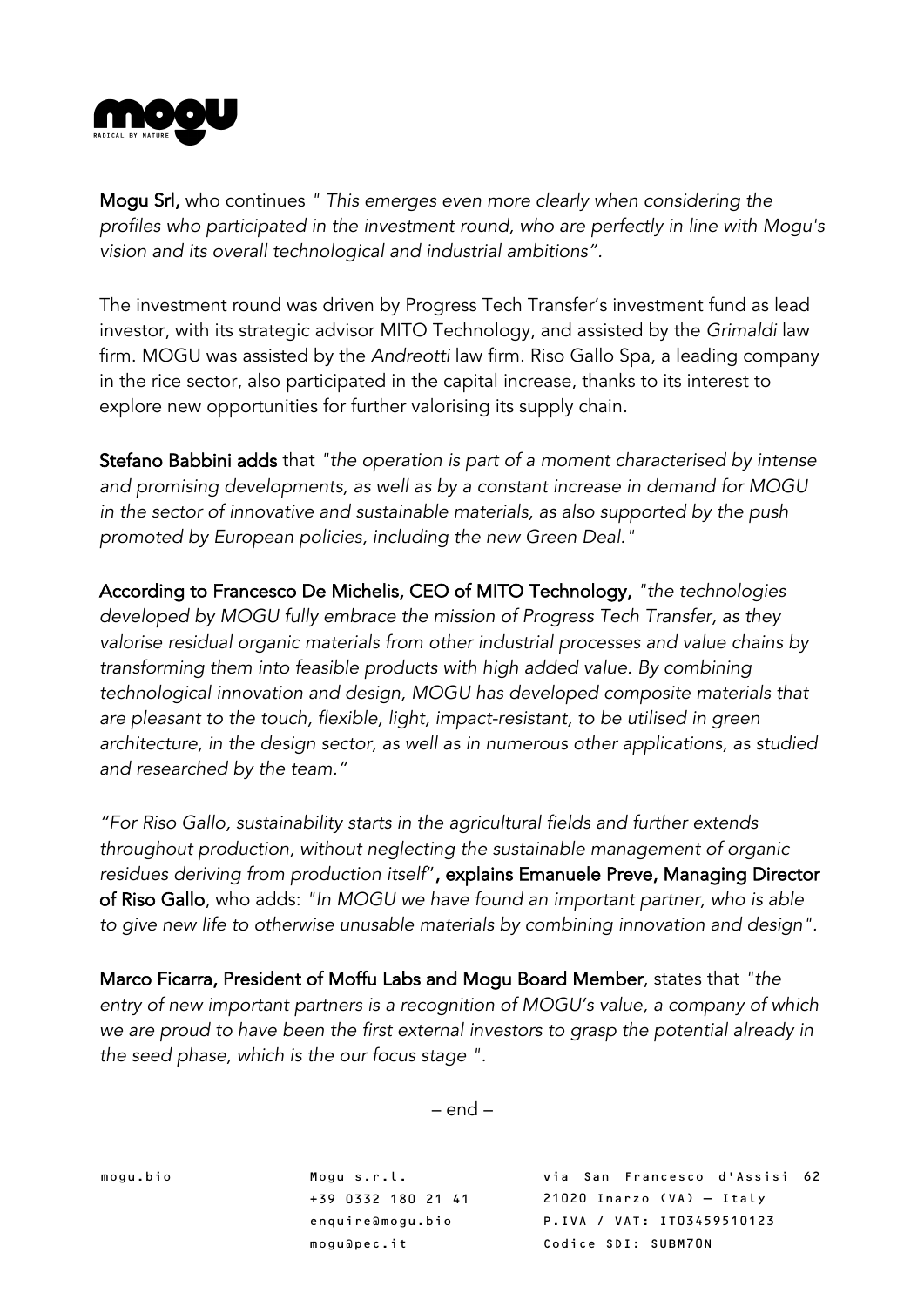

### NOTES TO EDITORS

#### About Mogu

Mogu is an innovation-driven, design company operating in the interior architecture segment, and born with the belief that it is possible to adopt the intelligence and skills of Nature to radically redefine production systems and the design of products. Since 2015, the company has pursued its goal of standardising and bringing to industrial scale a range of biotechnological processes (i.e., industrial biofabrication) that employ fungal mycelium and its transformative action on organic matter. In 2019, Mogu entered the design market with two main products' lines: sound-absorbing, acoustic panels (Mogu Acoustic) and resilient flooring (Mogu Floor). Mogu products are achieved starting from residual fibres, valorised through biotechnological processes based on fungal fermentation. In 2021, Mogu's offering will further grow thanks to the launch of new products, which will be launched in the first half of the year, also thanks to the release of the company's 2021 catalogue. Furthermore, as part of its R&D division, Mogu continues to develop new opportunities of expansion and valorisation for its technological platform, looking at other rapidly growing markets, with a particular focus on sustainable fashion and food.

For more information: mogu.bio

### About Progress Tech Transfer and MITO Technology

The Progress Tech Transfer fund was launched in January 2019 with a total endowment of 42 million euros subscribed by the European Investment Fund (EIF), Cassa Depositi e Prestiti (CDP), ENPAIA and other private investors.

MITO Technology is the strategic advisor of the Progress Tech Transfer fund and a reliable reference point for intellectual property owners willing to valorize their assets and a platform for companies in need for outsourced innovation.

For more information: progressttfund.it e mitotech.eu

mogu.bio Mogu s.r.l. +39 0332 180 21 41 enquire@mogu.bio mogu@pec.it